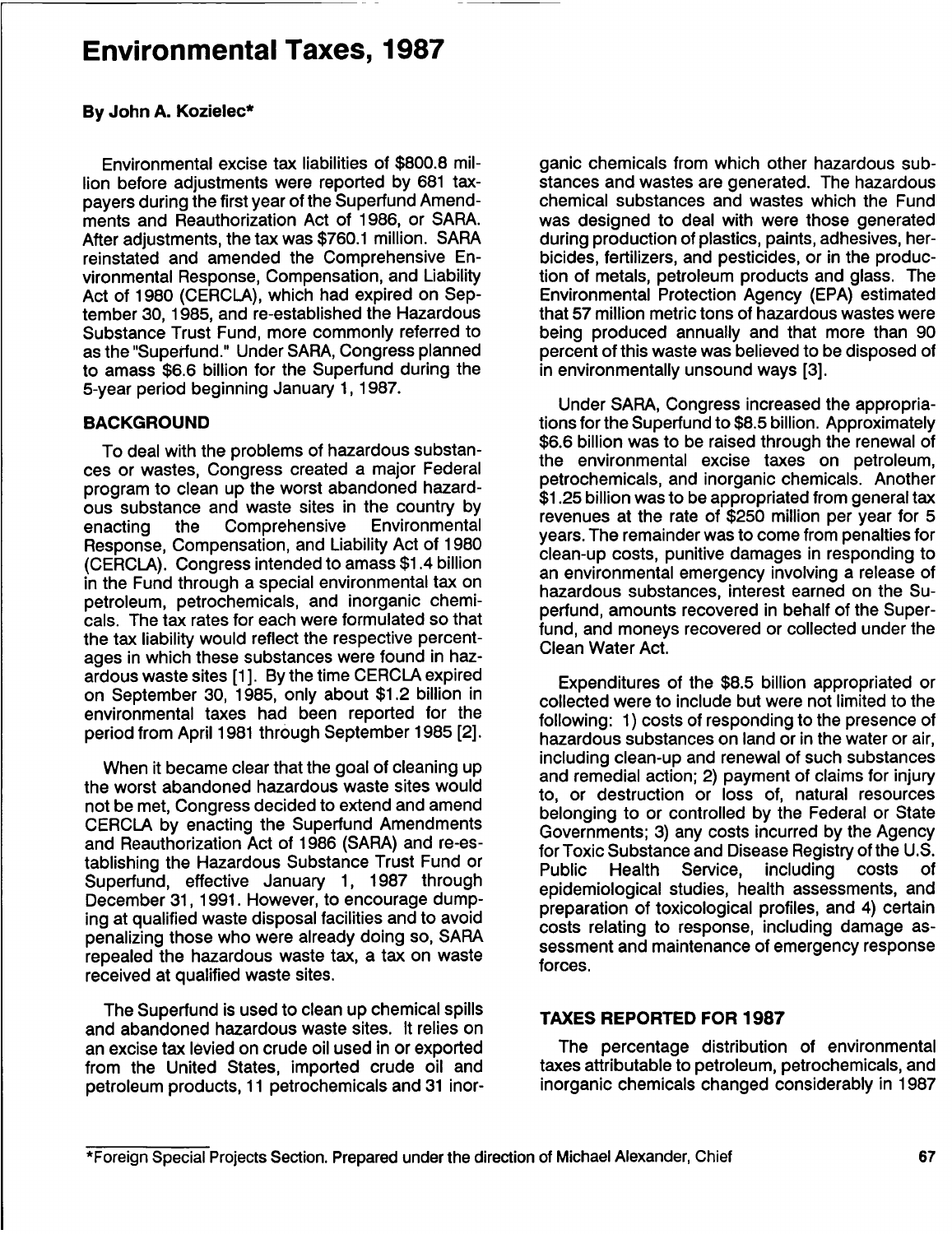in response to SARA, compared to the distribution for the combined quarters ended June **1981** through September **1985** under CERCLA. Figure A' shows that the petrochemical tax was **28.1** percent of total environmental taxes for **1987,** a significant decrease from the **66.1** percent for the entire period, **1981** through **1985.**

In contrast, the perc entage of the total that was **'**due to petroleum environmental taxes increasari from 15.0 percent to 65.9 percent. This reflected the new, higher, petroleum tax rates under SARA. For **1987,** taxes on domestic petroleum, imported crude oil and Petroleum products, and petrochemicals were nearly equal, as shown in Figure. B. **-**

Figure B shows that under SARA the average tax (for 1987, before adjustments) was \$1.2 million per taxpayer, an increase of over \$85,000 compared to the overall average for the period April **1981** through September **1985** under CERCLA. The resultant total of environmental excise taxes generated for the Superfund amounted to **\$800.8** million. This amount is distributed in Figure **C by** the types of hazardous substances that were taxed and by the quarter of **1987 in which tax was incurred.** 

The,top five companies in **1987,** each reporting more than **\$35** million in tax, reported,more than \$243 million in tax before adjustments. This was over **30** percent of the total tax for 1987. The top 14 companies, those that reported over **\$15** million in tax, were responsible for more than half the total tax.

#### PETROLEUM

Specifically; the following petroleum and petroleum-related businesses were subject to the environmental excise tax:

- **(1)** operators of **U.S.** refineries receiving domestic crude-oil;
- (2) importers of crude oil and petroleum products for consumption, or warehousing; and
- **(3)** users or, exporters.of crude oil,on, which the environmental tax had not. already been paid.

SARA increased the excise tax imposed **by** CERCLA on crude oil received at **a U.S..** refinery or exported from. the United States, from **\$.0079,** to **\$.0820** per barrel and on crude oil and petroleum products imported into the United States for consumption or warehousing from **\$.0079** to **\$.1170** per barrel.

As Figure B shows, petroleum environmental taxes reported for **1987 by** the companies subject to the tax totalled \$527.4 million, an average tax of \$1.4 million per company, compared to **\$176.9** million or

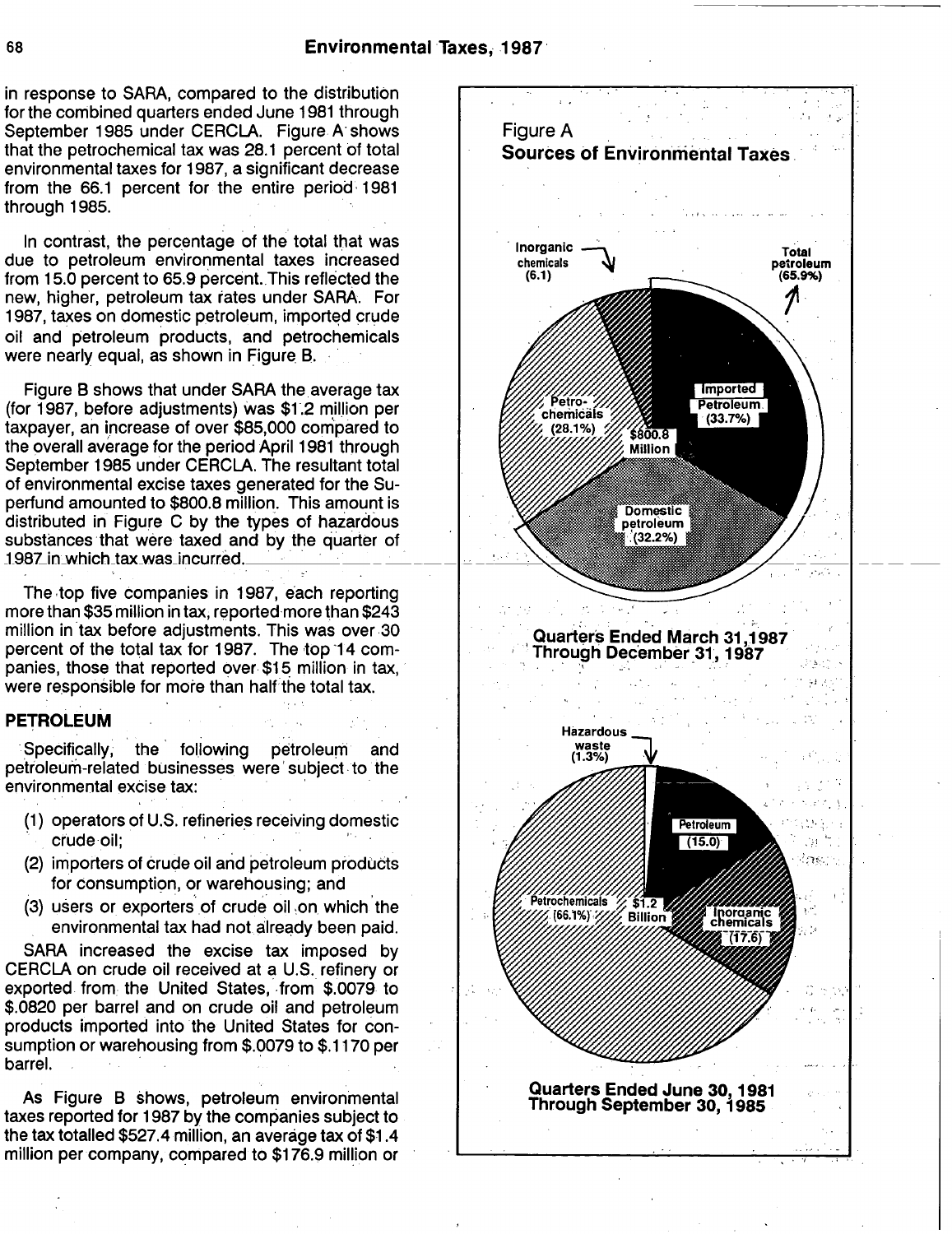#### Figure B.-Number of Businesses and Environmental Excise Taxes Before Adjustments and Credits, Quarters Ended March **1987** through December **1987**

[Money amounts are in thousands of dollars]

| Type of                     | Number of<br>businesses<br>reporting | Tax before<br>adjustments |                |  |
|-----------------------------|--------------------------------------|---------------------------|----------------|--|
| tax                         | environmental<br>excise taxes        | Total<br>tax              | Average<br>tax |  |
|                             | (1)                                  | (2)                       | (3)            |  |
| Total environmental taxes   | 681                                  | \$800,8330                | \$1,176        |  |
| Taxes on:                   |                                      |                           |                |  |
|                             | 382                                  | 527,431                   | 1,381          |  |
| Domestic petroleum produced | 174                                  | 257.912                   | 1,482          |  |
| Imported crude oil and      |                                      |                           |                |  |
| petroleum products          | 208                                  | 269,519                   | 1,296          |  |
|                             | 162                                  | 224,923                   | 1.388          |  |
| Inorganic chemicals         | 296                                  | 48.479                    | 164            |  |

**<sup>1</sup>** Number of businesses do not add to total because businesses could report a tax on more than National consideration of substance.<br>
2 Detail may not add to total due to rounding.

an average of under \$0.4 million per company for the **1981-85** period. The **1987** petroleum tax liability alone was thus almost three times greater than the amount for the entire 5-years of the previous petroleum tax under CERCLA.

The **208** companies with imported petroleum had an average tax for **1987** of **\$1.3** million, while the average tax for the 174 companies with domestic petroleum was **\$1.5** million. Data for domestic and imported petroleum businesses were not separately tabulated for **1981** through **1985** because thetax rate per barrel was the same for each.

### **CHEMICALS**

The requirements for filing and reporting the tax on chemicals applied to any manufacturer, producer, or importer that sold or used the taxable chemicals listed in Table **1.** The following petrochemicals and inorganic chemicals were exempted from tax:

**(1)** methane or butane used as <sup>a</sup> fuel, unless a chemical in the manufacture of another taxable chemical;

- (2) nitric acid, sulfuric acid, ammonia, and also methane if used in the production of ammonia that was used for fertilizer or animal feed substances;
- **(3)** sulfuric acid produced solely as a by-product of, and on the same site as, air pollution control equipment;
- (4) any substance to the extent it was derived from coal;
- **(5)** chemicals used in the manufacture or production of any motor, diesel, or aviation fuel;
- **(6)** chemicals because of their transitory presence during smelting, refining, or extracting any substance not subject to the tax;
- **(7)** chromium, cobalt, or nickel that was recycled; and
- **(8)** taxable chemicals sold for export.

#### PETROCHEMICALS

The tax rate of **\$4.87** per ton for nine of the **10** petrochemicals taxed at this rate under CERCLA was not changed **by** SARA; however, SARA increased the rate on xylene from **\$4.87** to **\$10.13** per ton. The tax on the eleventh petrochemical, methane, remained unchanged at \$3.44 per ton; this was the lowest rate applicable to any petrochemical (see Table 2). For **1987,** petrochemicals were reported **by** one-fourth of the companies reporting an environmental tax. They accounted for only **28** percent of the total tax, an average tax of nearly \$1.4 million per taxpayer, compared to the period **1981-1985** when petrochemicals accounted for **66** percent of the total tax and nearly **\$3** million per taxpayer. For **1987,** ethylene, the highest revenue-producing petrochemical, was reported **by 31** businesses for a total of over **\$87** million in tax. This was approximately 40 percent of the total tax on petrochemicals. For the period **1981** through **1985,** ethylene was also the highest revenue-producing petrochemical. It was reported **by** 47 businesses and accounted for a total of **\$311** million in tax during this period. This was the same proportion of total petrochemical taxes (40 percent)

Figure C.-Environmental Taxes Before Adjustments **by** Quarter, Quarters Ended March **<sup>1987</sup>** through December **1987** [Money amounts are in millions of dollars]

| Quarter ended | Total                            | Domestic<br>petroleum        | Imported crude<br>oil and<br>petroleum<br>products | Petro-<br>chemicals          | Inorganic<br>chemicals       |
|---------------|----------------------------------|------------------------------|----------------------------------------------------|------------------------------|------------------------------|
|               |                                  |                              | (3)                                                |                              | (5)                          |
|               | \$800.8                          | \$257.9                      | \$269.5                                            | \$224.9                      | \$48.5                       |
|               | 186.3<br>197.4<br>208.0<br>209.1 | 63.3<br>66.0<br>64.7<br>64.0 | 57.3<br>62.5<br>75.6<br>74.1                       | 53.8<br>56.7<br>56.9<br>57.5 | 12.0<br>12.1<br>10.8<br>13.6 |

NOTE: Detail may not add to the total due to rounding.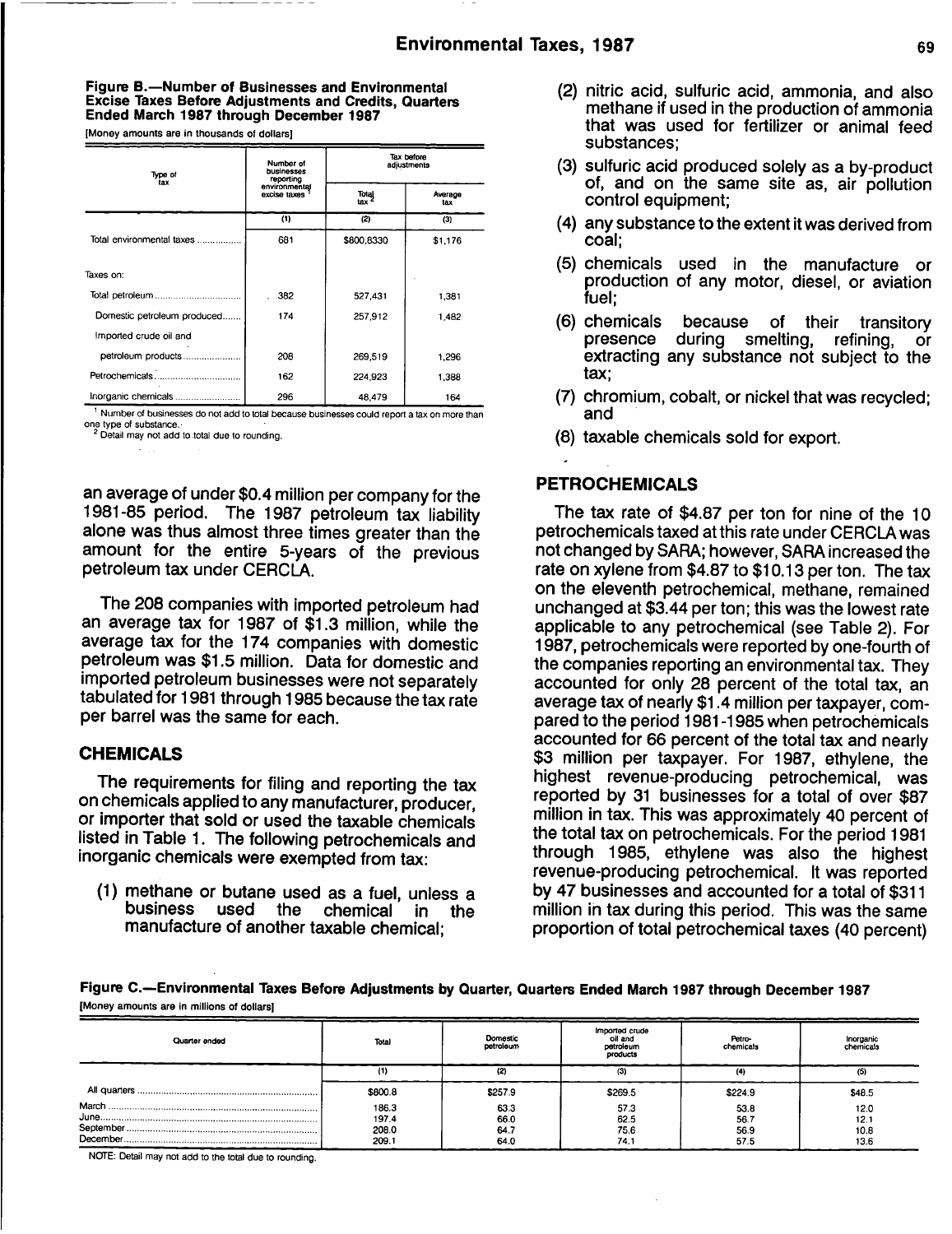as in 1987.The combined tax on benzene, propylene, xylene, plus ethylene amounted to almost, **\$193** million. This was.ne.arly **86** percent of**.** the total tax for petrochemicals. During **1981** through'l **985,** the tax reported for these same four chemicals totalled **\$627** million. This total was not that much different, percentage-wise, from.1 **987--80** percent. **,**

### **INORGANIC CHEMICALS**

SARA did not change the tax imposed by CERCLA on 31 inorganic chemicals. The rates continued to vary from  $$0.22$  to  $$4.45$  per ton. A total of  $$48.5$ million in tax,was'reported in.1\*987 **by 296** taxpayers, for an average of \$164,000 per taxpayer. Although more than 40 percent of the businesses with an environmental tax reported a tax on inorganic chemi-<br>
cals, the total amount of tax incurred was only slightly<br>
the quarters ending before October 1, 1985. Thus cais, the total amount of tax incurred was only slightly either quarters, ending 'before October 1, 1985. Thus,<br>over 6 percent of the total environmental tax for the the theoretic could also claim a credit for the tax pretax year. For the period 1981-85, the percentage of<br>businesses with inorganic chemical taxes was about<br>the same as 1987; although the total number was<br>or tile a claim for a refund. Many but not all taxgreater at 439. This was 48 percent more than for **1987.** However, the amount of inorganic taxes for the period 1981-1985 comprised a larger part of the the period **1981-1985** comprised a larger part of the SARA, which ended March, 1987. For 1981-1985,<br>total, 18 percent. The average tax for inorganic there were 92 businesses that reported \$72.7 million 6hemicals during the earlier period (1981-1985) was \$475,000 per business or almost three times greater<br>than that in 1987.

inorganic chemical in 1987, with *17* businesses ac-<br>counting for \$1.5 million in tax liability, which repre-<br>ments it was not the only one. However, the adjustcounting for \$1.5 million in tax liability, which repre-<br>sented only 3 percent of the tax reported for all<br>ments for other types of chemicals were not table. inorganic chemicals. Chlorine, reported by 48 businesses, accounted for more than half of the inorganic chemical tax and over 3 percent of the total **DATA SOURCES AND LIMITATIONS** environmental tax. For 1981 through 1985, sulfuric acid was also the most frequently reported inorganic chemical tax. The 114 businesses with sulfuric acid pute the tax liability for petroleum and chemicals.<br>tax liabilities reported \$10.5 million or 5 percent of The data shown in this study are taken from the Form tax liabilities reported \$10.5 million or 5 percent of the total inorganic tax. **6627.** Since products could only be taxed once, if

CERCLA had established the Post-closure Liability Trust Fund financed **by** a tax levied on hazardous waste received at a qualified hazardous<br>waste disposal facility. This Fund was to pay for the<br>experience in which the business is light for an internal Revenue waste disposal facility. This Fully was to pay for the quarter in which the business is liable for an environ-<br>costs of managing closed hazardous waste disposal mental tax. Data in this article reflect information<br>faciliti ived at these sites totalled \$15 6 **. I** over the 1981-1985 period.

#### **ADJUSTMENTS.**

A business could adjust, i.e., reduce, its total tax if a chemical on which tax was previously paid was

later used to manufacture or produce another substance subject to the environmental excise tax. The taxpayer could reduce current tax by either claiming a credit for taxes previously paid, paying the total but filing a claim for a refund of these taxes, or applying the previously paid amount toward the next quarter's tax if no tax was due currently. A credit or refund was also allowed if a tax were later paid on a chemical such as nitric acid; sulfuric acid; or ammonia which was used to produce fertilizer; methane used to produce ammonia; or a chemical used to produce animal feed. Each of these was considered to be a nontaxable use. Credits or refunds could also be claimed for taxes paid on crude oil removed from a pipeline and later returned to the same pipeline.

taxpayers could also claim a credit for the tax preor file a claim for a refund. Many, but not all, tax-<br>pavers claimed the adiustment to their xylene tax for **1 81-1985** on their returns for~the first quarter under there were 92 businesses that reported \$72.7 million<br>of excise taxes on xylene.

Total adjustments reported for 1987 were \$40.8 million. Almost 60 percent was claimed in the quarter Sulfuric acid was the most frequently reported<br>in the most ending March 1987. Although xylene was the most<br>inorganic chemical in 1987, with 77 businesses ac-<br>obvious chemical that could give rise to tax adjustments for other types of chemicals were not tabu-<br>lated separately.

Form 6627, Environmental Taxes, is used to com-<br>pute the tax liability for petroleum and chemicals. an environmental tax was already paid on an item, **HAZARDOUS** WASTE<br>who would otherwise be liable for the tax. As a result. taxpayers are not double counted in the statistics.<br>Returns are due to be filed with the Internal Revenue **an** ending March **31, 1987** through December **31,1987.**

> IRS also releases environmental tax statistics in,a' separate quarterly report on excise taxes [4]: The figures, taken from the Form 720, the Quarterly Excise Tax Return, rather than Form 6627, show the **'**total, tax' collected, after adjustments, based on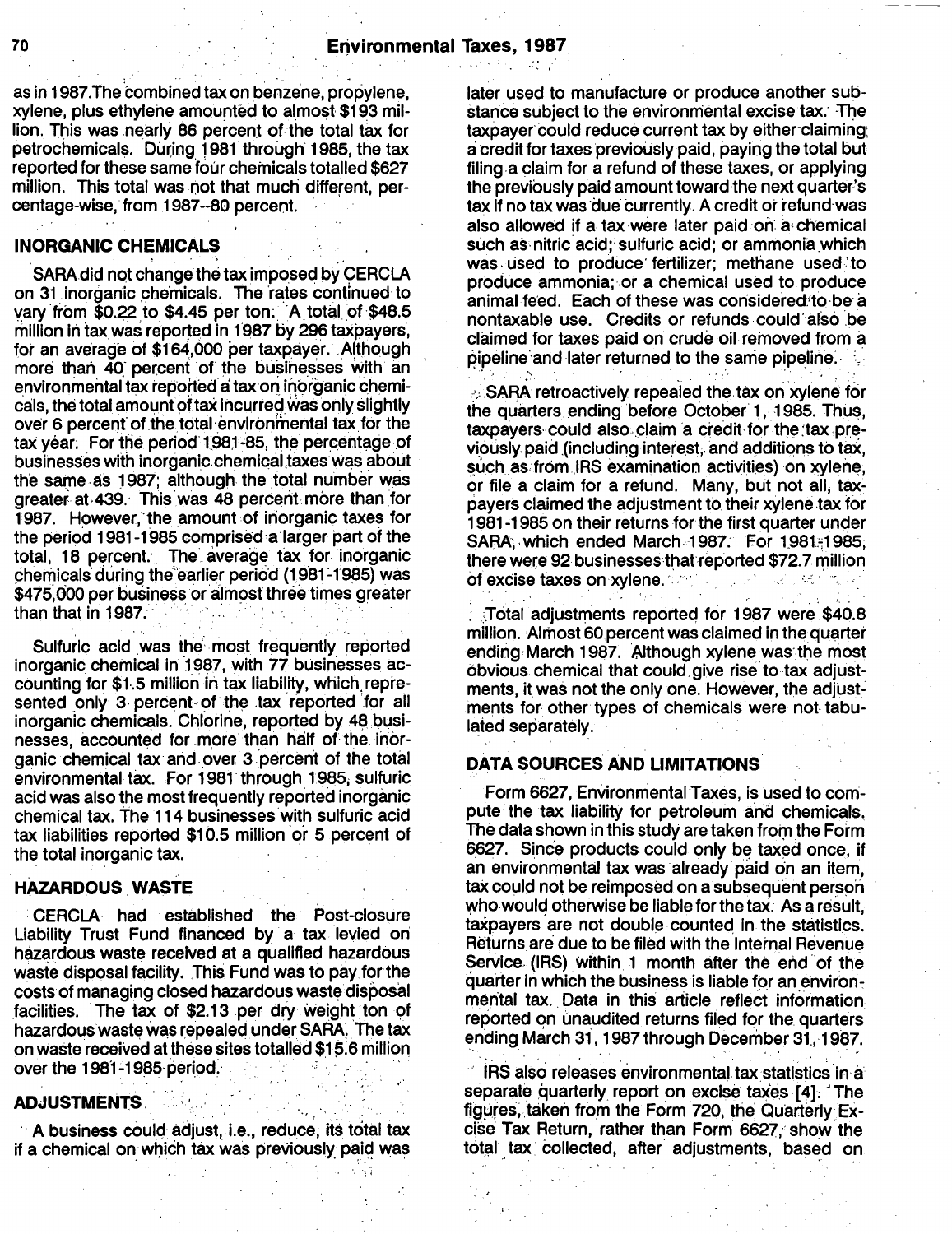returns recorded on the IRS Business Master File as part of routine tax administrative processing. The data, however, are not classified **by** type of chemical. Because returns are due **<sup>1</sup>** month after the end of the calendar quarter in which tax was incurred, the tax reflected in the collection statistics is for the quarter in which the returns were filed and processed. In contrast, for this article, taxes represent the amounts reported on the return rather than the amounts actually collected. Moreover, the statistics are shown for the quarter in which the tax liability was actually incurred. The tax collection statistics also include amounts paid with returns filed after the <sup>1</sup> -month period because of routine filing extensions and other reasons. For Statistics of Income, the tax for these returns was included in the quarter representing the quarter for which the tax was due. In summary, the collection statistics cover whatever tax was recorded during a quarter, regardless of when it was incurred. Consequently, the two series of data are not directly comparable.

Since no statistical sampling was involved, the data presented here are not subject to sampling error, but may be subject to nonsampling error. For example, although efforts were made to secure all returns, because of time and resource constraints, information from returns for prior quarters for the same businesses were used as the basis for estimating data for returns unavailable for the statistics.

#### **NOTES AND REFERENCES**

- **Ill U.S.** Senate, Report of the Committee on Finance on **S.51,** Report **99-73,** May **23,1985.**
- [2] For prior years, see Barnhardt, Janet, "Superfund for Environmental Taxes," Statistics of Income Bulletin, Fall **1982,** Volume 2, Number 2; Belal, Rashida, "Superfund for Environmental Taxes, **1981** and **1982,"** Statistics of Income BulletinFall **1983,** Volume **3,** Number 2; "Environmental Taxes **1981-83,"** Statistics of Income Bulletin, Spring **1985** Volume 4, Number 4; "Environmental Taxes, **1981-84,"** Statistics of Income Bulletin, Spring **1986,** Volume **5,** Number 4; "Superfund for Environmental Taxes, **1981 - 85,"** Statistics of Income Bulletin, Spring **1987,** Volume **6,** Number 4.
- **[3]** Environment and Natural Resources Policy Division, Congressional Research Service, Library of Congress, A Legislative History of the ComprehensiveEnvironmentalResponse, Compensation, and LiabilityAct of **1980** (Superfund), Public Law **96-510, 1983.**
- [4] **U.S.** Department of th e Treasury, Internal **'** Revenue Service, Internal Revenue Report of Excise Taxes, issued quarterly.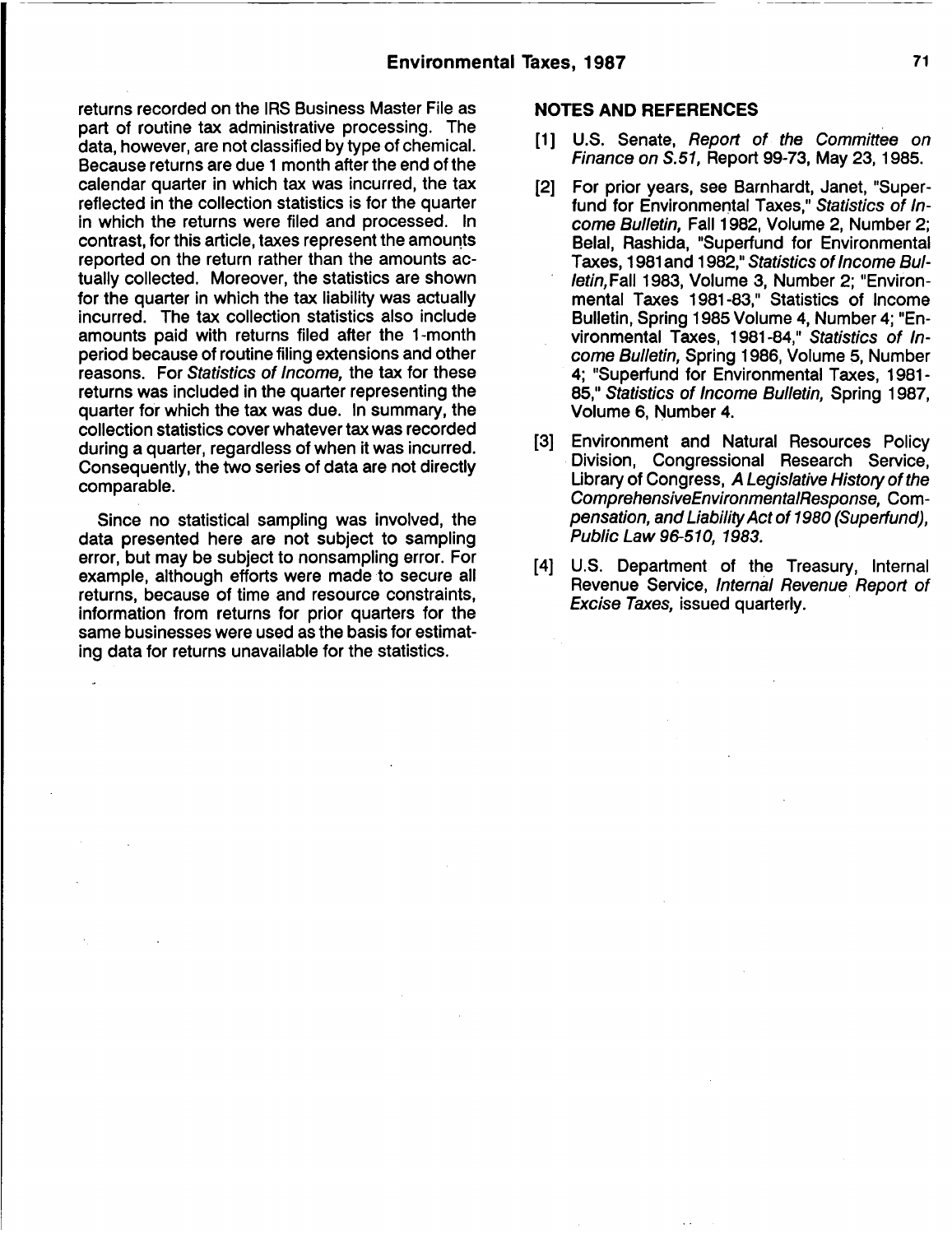## **<sup>72</sup>** Environmental Taxes, **1987**

Table 1.-Environmental Excise Taxes by Type of Substance and Quarters Ended March 1987 to December 1987 [Money amounts are in thousands of dollars]

| Type of substance                         |                           |                 |                 | Quarter ended     |                        |
|-------------------------------------------|---------------------------|-----------------|-----------------|-------------------|------------------------|
|                                           | Total                     | March<br>1987   | June<br>1987    | September<br>1987 | December<br>1987       |
|                                           | (1)                       | (2)             | (3)             | (4)               | (5)                    |
|                                           | 800.833                   | 186,356         | 197,389         | 207.957           | 209,131                |
|                                           | 527,431                   | 120.574         | 128.526         | 140,230           | 138,102                |
| Imported crude oil and petroleum products | 269,519                   | 57.313          | 62.523          | 75,556            | 74.128                 |
|                                           | 257.912                   | 63.261          | 66,003          | 64,674            | $.63,974$ .            |
|                                           |                           | 53.836          | 56.739          | 56,902            | 57.457                 |
|                                           | 224,923<br>726            | 162             | 175             | $-197$            | 192                    |
|                                           | 29.676                    | 6.862           | 7.793           | 7.648             | 7,732                  |
|                                           | 3.622                     | 650             | 1.131           | 1,228             | 613                    |
|                                           | .4.457                    | 1.448           | 929             | 1,111             | 970                    |
|                                           | 6,296                     | 1.170           | 1.624           | 1.501             | $-2.001$               |
|                                           | 87.161                    | 20.512          | 21,239          | 22,572            | 22.839                 |
|                                           | 7.462                     | 1.998           | 1.941           | 1.705             | 1.818                  |
|                                           | 125                       | 25              | 24              | 55                | $21 -$                 |
|                                           | 41.566                    | 9.813           | 10.186          | 10.547            | 11,021                 |
|                                           | 9.352                     | 2.807           | 2.534           | 1,986             | 2.025                  |
|                                           | 34,479                    | 8.380           | 9.163           | 8,353             | 8.584                  |
|                                           |                           |                 |                 |                   |                        |
|                                           | 48,479<br>9.451           | 11.957<br>2.121 | 12.125<br>2,286 | 10,826<br>2.394   | 13.572<br>2.650        |
|                                           | 23<br>$\epsilon_{\rm in}$ | з               | Δ               | 10                |                        |
|                                           | 99                        | 25              | 25              | 22                | 28                     |
|                                           | 3                         |                 | $\cdot$ 2       | $^{\prime}$       | $^{\prime}$            |
|                                           | 68                        | 13              | 23              | 16                | 17                     |
|                                           | $2 \cdot$                 |                 | $^{\prime}$     | (1)               |                        |
|                                           | 732                       | 144             | 161             | 214               | 213                    |
|                                           | 9                         | 2               |                 | 3                 |                        |
|                                           | 27.836                    | 7.195           | 7.096           | 5,615             | 7.930                  |
|                                           | 35                        | 9               | 9               | я                 | 10                     |
|                                           | 480                       | 120             | 107             | 95                | 158                    |
|                                           | $\overline{1}$            |                 |                 |                   |                        |
|                                           | 82                        |                 | 77              | 2                 |                        |
|                                           | 20                        | з               | $\Delta$        | 5                 |                        |
|                                           | 72                        | 17              | 22              | 18                | 16                     |
|                                           | 52                        | 13              | 15              | 14                |                        |
|                                           | 19                        | 6               | 5               | $\overline{A}$    | $\boldsymbol{\Lambda}$ |
|                                           | 232                       | 57              | 63              | 59                | 53                     |
|                                           | 1,281                     | 308             | 327             | 355               | 291                    |
|                                           | 1.433                     | 374             | 361             | 329               | 368                    |
|                                           | 91                        | 25              | 23              | 41                |                        |
|                                           | 402                       | 91              | 95              | 93                | 124                    |
|                                           | 1.592                     | 375             | 406             | 358               | 453                    |
|                                           | 4                         |                 |                 |                   |                        |
|                                           | 23                        |                 |                 |                   |                        |
|                                           | 35                        |                 | o               |                   |                        |
|                                           | 38                        | 11              | 11              |                   | 10                     |
|                                           | 56                        | 13              | 14              | .13               | 16                     |
|                                           | 2.502                     | 608             | 556             | 681               | 657                    |
|                                           | 1.454                     | 335             | 331             | 354               | 434                    |
|                                           | 356                       | 74              | 84              | 100               | 98                     |

**'** Less than **\$500.** however, the data are included in the totals. **NOTE:** Detail may not add to total because of rounding.

 $\omega^{\prime}$